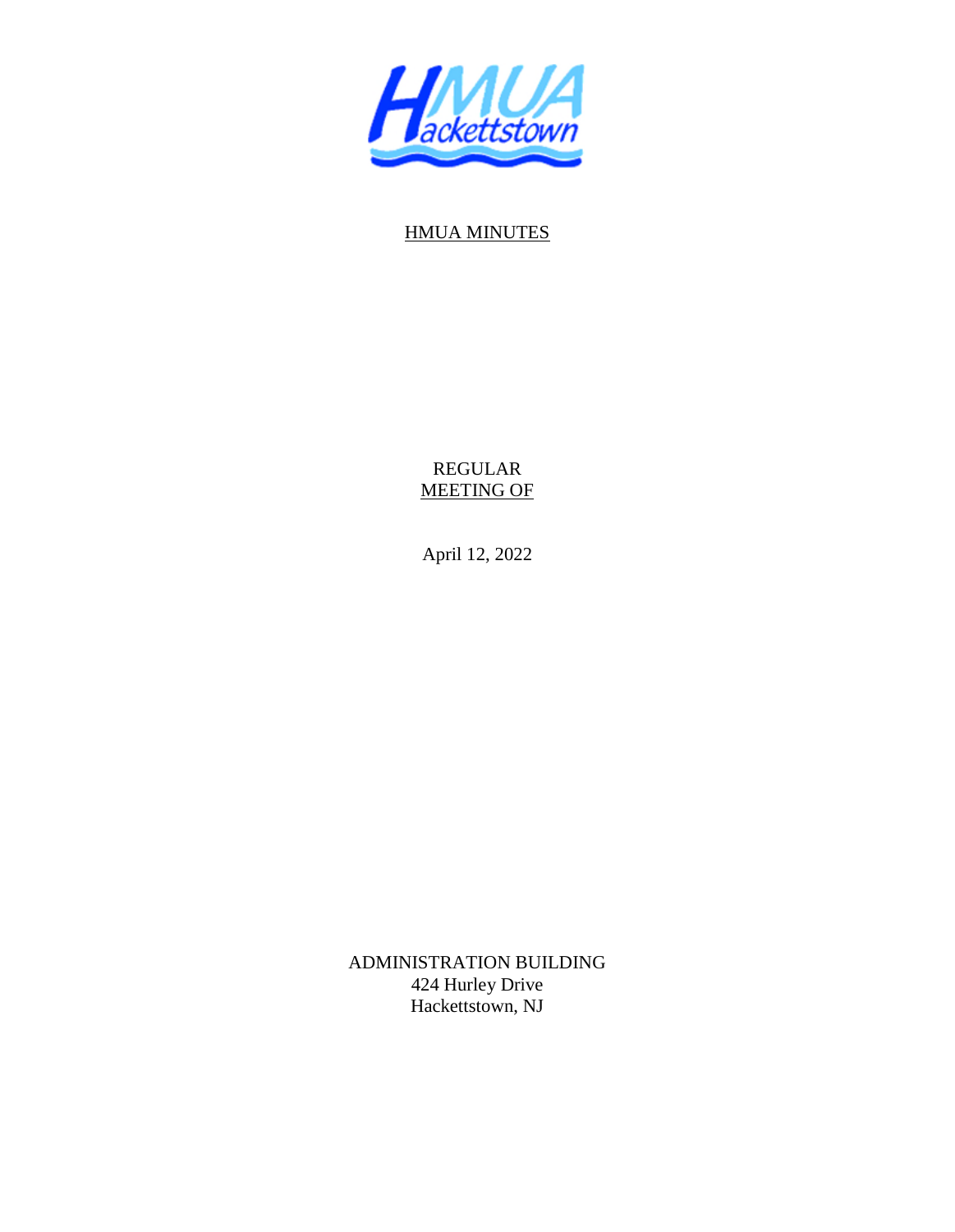

## REGULAR MEETING April 12, 2022

## JACOB GARABED ADMINISTRATION BUILDING

The meeting was called to order by Chairperson Kuster at 3:30 P.M over teleconference due to Executive Order No. 107 signed by NJ Governor Murphy and to promote the necessary social distancing to avoid the spread of COVID-19. Executive Director Corcoran announced that adequate notice of this meeting has been given to the area press and the Town of Hackettstown, and the meeting shall be convened and conducted in accord with the requirements of the Open Public Meetings Act.

Roll call indicated the following members in attendance: Kuster, Harper and Lala.

Also attending: Counselor John Zaiter, Executive Director Kathleen Corcoran, Deputy Director Richard Tuttle and Recording Secretary Lasch.

Chairperson Kuster led a Salute of the United States Flag.

Chairperson Kuster indicated that the next agenda item was approval of the March 8, 2022 Annual Meeting minutes. A motion to approve the minutes was made by Harper, being seconded by Lala.

Ayes: Harper and Lala

Abstained: Kuster

John DiMaio entered the meeting at 3:32pm.

Chairperson Kuster opened the meeting to public participation and noted that no members of the public announced their presence.

Chairperson Kuster stated the next agenda item was discussion and possible action regarding any project change orders. Executive Director Corcoran stated there were no change orders.

Chairperson Kuster stated the next agenda item was to entertain a resolution approving the Operations Expense Account Requisitions #OEA-1232 and #OEA-1233 in the total aggregate amount of \$476,270.67. The following Resolution #22-3662 was proposed by Lala who moved its adoption:

Resolution #22-3662

BE IT RESOLVED, that the following Operations Expense Requisitions be formally approved:

| Dated: March 11, 2022 | <b>OEA-1232</b> | <b>SL-08</b> | \$139,409.69 |
|-----------------------|-----------------|--------------|--------------|
| Dated: March 25, 2022 | OEA-1233        | SL-09        | \$336,860.98 |
|                       |                 | Total        | \$476,270.67 |

This Resolution was seconded by Harper and upon roll call vote carried:

Ayes: Kuster, Harper, John DiMaio and Lala

Chairperson Kuster stated the next agenda item was to entertain a resolution approving Renewal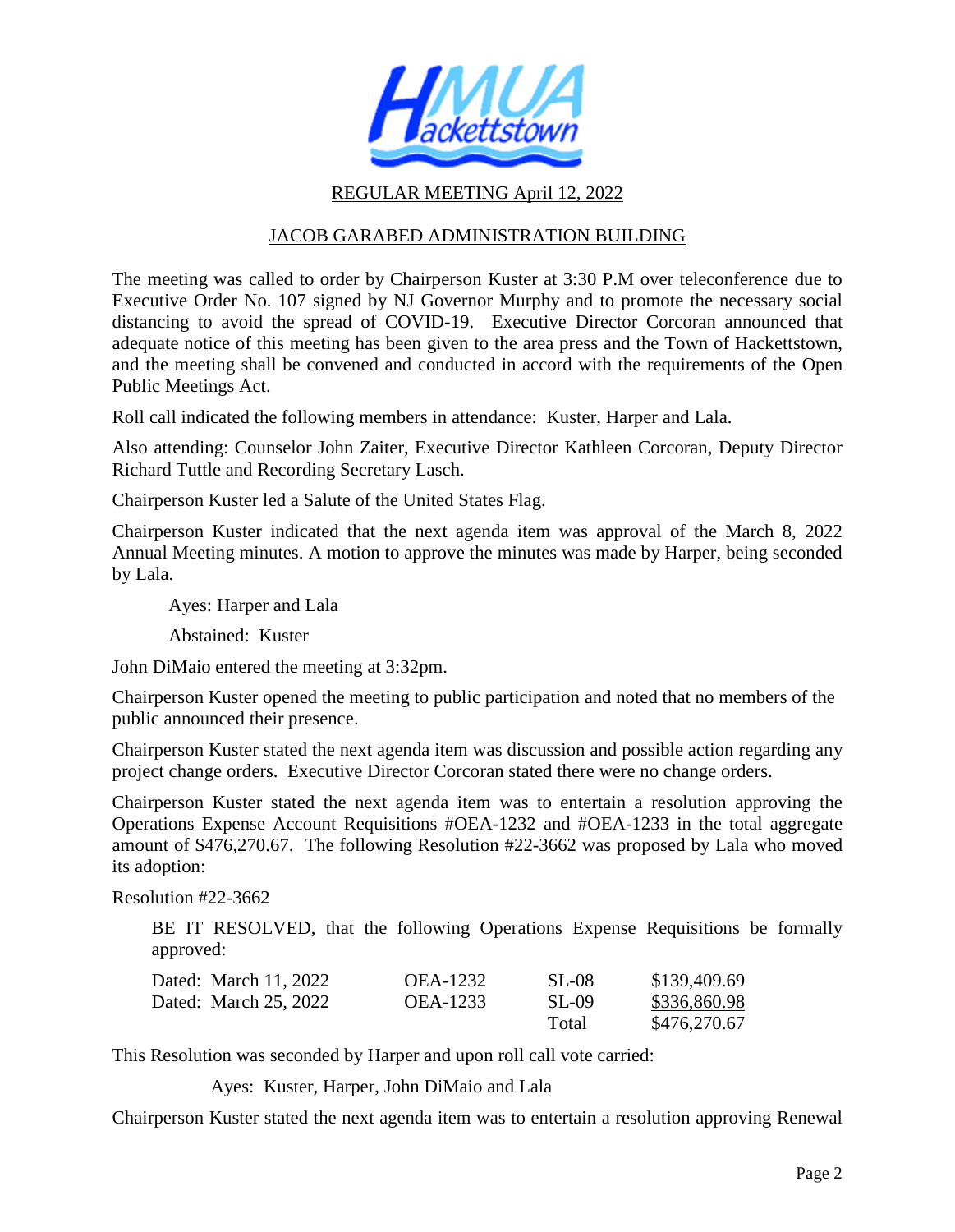

& Replacement Fund Requisition #RR-292 in the aggregate amount of \$143,722.06. The following Resolution #22-3663 was proposed by Harper who moved its adoption.

Resolution #22-3663

BE IT RESOLVED, that the following Renewal and Replacement Fund Requisition #RR-292 be formally approved:

REQUISITION #RR-292

| DeMaio Electrical Co, Inc. | Contract 51S AFP #8        | \$120,511.06 |
|----------------------------|----------------------------|--------------|
| Evonik Active Oxygens, LLC | PAA & Equipment Lease      | 6,000.00     |
| Howard Burd & Sons         | <b>Asphalt Road Repair</b> | 3,880.00     |
| Key Tech                   | UV System/Cylinder Test    | 95.00        |
| Mott MacDonald             | Professional Engineering   | 13,236.00    |
|                            | Total                      | \$143,722.06 |

This Resolution was seconded by John DiMaio and upon roll call vote carried:

Ayes: Kuster, Harper, John DiMaio and Lala

Chairperson Kuster stated the next agenda item was to entertain a Resolution approving General Fund #GF-18 in the amount of \$2,967.75. The following Resolution #22-3664 was proposed by John DiMaio who moved its adoption.

Resolution #22-3664

 BE IT RESOLVED, that the following General Fund Requisition #GF-18 be formally approved:

| <b>REQUISITION #GF-18</b> |                              |            |
|---------------------------|------------------------------|------------|
| Mott MacDonald            | 1.0 MG Water Tank/Water Main | \$2,967.75 |
|                           | Total                        | \$2,967.75 |

This Resolution was seconded by Lala and upon roll call vote carried:

Ayes: Kuster, Harper, John DiMaio and Lala

Chairperson Kuster stated the next agenda item was to entertain a Resolution approving Escrow Subaccount Requisition #ESR-323 in the amount of \$5,100.16. The following Resolution #22- 3665 was proposed by Harper who moved its adoption.

Resolution #22-3665

BE IT RESOLVED, that the following Escrow Subaccount Requisition #ESR-323 be formally approved:

| <b>REQUISITION #ESR-323</b> |                      |          |
|-----------------------------|----------------------|----------|
| <b>HMUA</b>                 | Woodmont/Cons. Meter | 1,210.91 |
| Mott MacDonald              | Jade-Victoria Mews   | 3,497.50 |
| Mott MacDonald              | Quick Chek           | 232.70   |
| Mott MacDonald              | Woodmont             | 159.00   |
|                             | Total                | 5,100.16 |

This Resolution was seconded by Lala and upon roll call vote carried: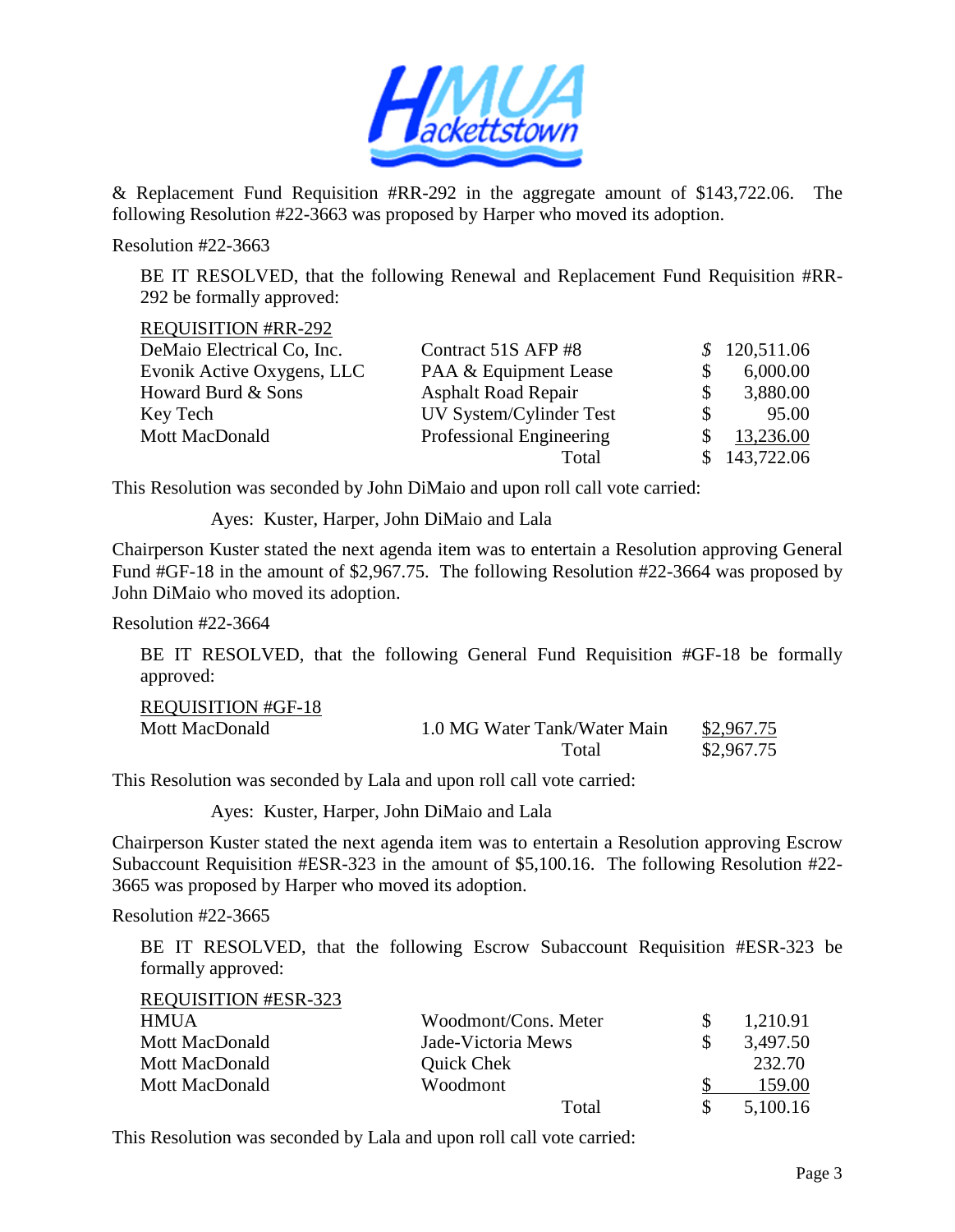

Ayes: Kuster, Harper, John DiMaio and Lala

Chairperson Kuster stated the next agenda item was discussion and possible action to authorize Kathleen Corcoran to act as authorizing representative to represent the HMUA in all matters relating to the 1.0 Million Gallon Storage Tank, Water Main Replacement and Lead Service Line Replacement Projects undertaken pursuant to the NJ Environmental infrastructure loans to be executed with the NJDEP and New Jersey Water Bank. The following resolution #22-3666 was proposed by John DiMaio who moved its adoption.

Resolution #22-3666

WHEREAS, It is a formality and an IBank requirement to have an authorizing representative appointed through resolution to represent the HMUA in all Matters relating to the 1.0 Million Gallon Storage Tank, Water Main Replacement and Lead Service Line Replacement Projects; and

WHEREAS, this will enable the NJ Environmental Infrastructure loans to be executed with the NJDEP and New Jersey Water Bank; therefore,

BE IT RESOLVED, that the Board has agreed to authorize Kathleen Corcoran to act as the authorizing representative to represent the HMUA in all matters relating to the 1.0 Million Gallon Storage Tank, Water Main Replacement and Lead Service Line Replacement Projects, Contracts #52W-A, #52W-B and #53W, respectively.

This Resolution was seconded by Harper and upon roll call vote carried:

Ayes: Kuster, Harper, John DiMaio and Lala

Chairperson Kuster stated the next agenda item was discussion and possible action to authorize advertisement and receipt of bids for Contract 53W – Lead Service Line Project. The following resolution #22-3667 was proposed by Harper who moved its adoption.

Resolution #22-3667

WHEREAS, as a public community water system, HMUA is required by law to replace all lead service lines within ten years; and

WHEREAS, galvanized service lines are considered to be lead service lines in the State of New Jersey, and the HMUA service area has approximately 65 galvanized service lines on private property; and

WHEREAS, HMUA has hired Mott MacDonald to complete contract documents for the replacement of the galvanized service lines; therefore

BE IT RESOLVED, the Hackettstown Municipal Utilities Authority hereby authorizes the advertisement and receipt of bids for Contract 53W – Lead Service Line Replacement Project.

This Resolution was seconded by Lala and upon roll call vote carried:

Ayes: Kuster, Harper, John DiMaio, and Lala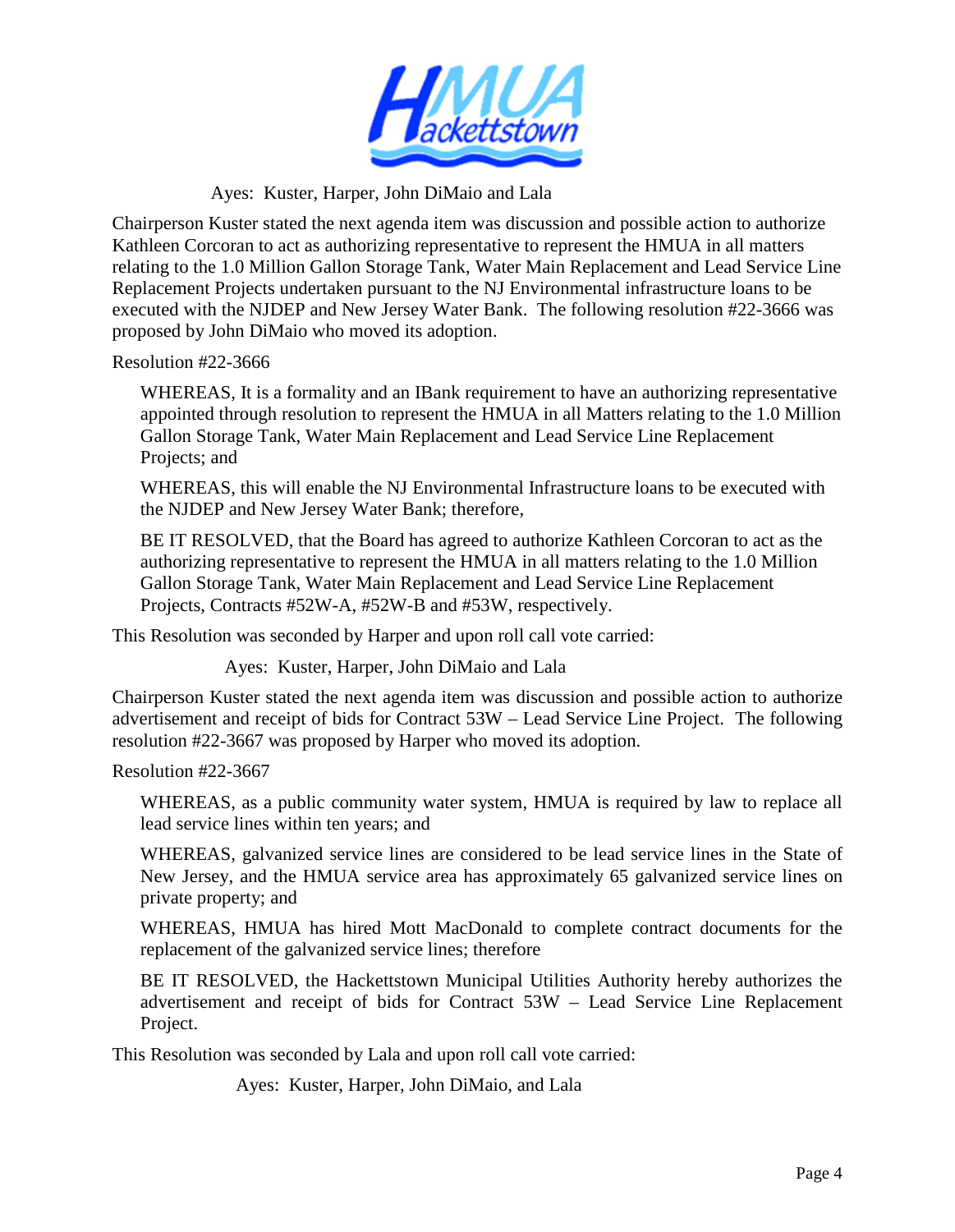

Chairperson Kuster stated the next agenda item was discussion and possible action to purchase 65 water meter pits. The following resolution #22-3668 was proposed by Harper who moved its adoption.

Resolution #22-3668

WHEREAS, the HMUA intends to install meter pits as part of the Lead Service Line Replacement Project; and

WHEREAS, due to supply chain issues, meter pits have recently been on backorder; and

WHEREAS, it may be in HMUA's best interest to pre-purchase meter pits for installation by the project contractor in order to minimize potential project delays; therefore,

BE IT RESOLVED, the Town of Hackettstown Municipal Utilities Authority hereby authorizes the purchase of 65 meter pits for the Lead Service Line Replacement project for a price not to exceed \$42,000.

The Resolution was seconded by Lala and upon roll call vote carries:

Ayes: Kuster, Harper, John DiMaio and Lala

Chairperson Kuster requested the Executive Director Corcoran to proceed with her report. Executive Director Corcoran started by saying that there is nothing new to report with regard to developers. However, we received a will-serve letter request from Liongate's engineer for three proposed 5-story buildings with 140 units at the property behind the WaWa on Mountain Ave.

Executive Director Corcoran reported that the sewer utility performed scheduled jetting within the collection system and mainline camera work. They also drained and cleaned the chemical storage tanks at the ATB that previously held ferric chloride so that they could order an extra load of alum at last year's much lower price.

A manhole lid flipped over on High Street and the sewer utility was able to secure it. The sewer utility set up mini camera lines at 1803 Scarlett/424 Hurley/212 Willow Grove Street. They also installed new packing on a raw sludge pump.

The sewer utility borrowed a chipper from the DPW and chipped all the brush along the WPCP fence line.

The sewer utility passed the NJDEP water proficiency testing for lab certification renewal.

There was a blockage at 37 Winding Hill Drive and the result was a wiffleball bat jammed down the cleanout.

The tour of the WPCP for CCM that was scheduled for April 9 was cancelled due to weather.

Lastly on the sewer side, Director Corcoran stated the UV project is substantially complete, and they had the initial startup today. There was a need to increase the length of electrical conductor/grounding wires into the Amin Building from what was indicated on the drawings. This will be covered under the project allowance.

On the water side, March usage was less compared to last years, with the daily average for March 2022 being 1.881 MGD compared to 2021 usage of 2.068 MGD. The water utility had one main break since the last board meeting and seven for the year so far. Leak detection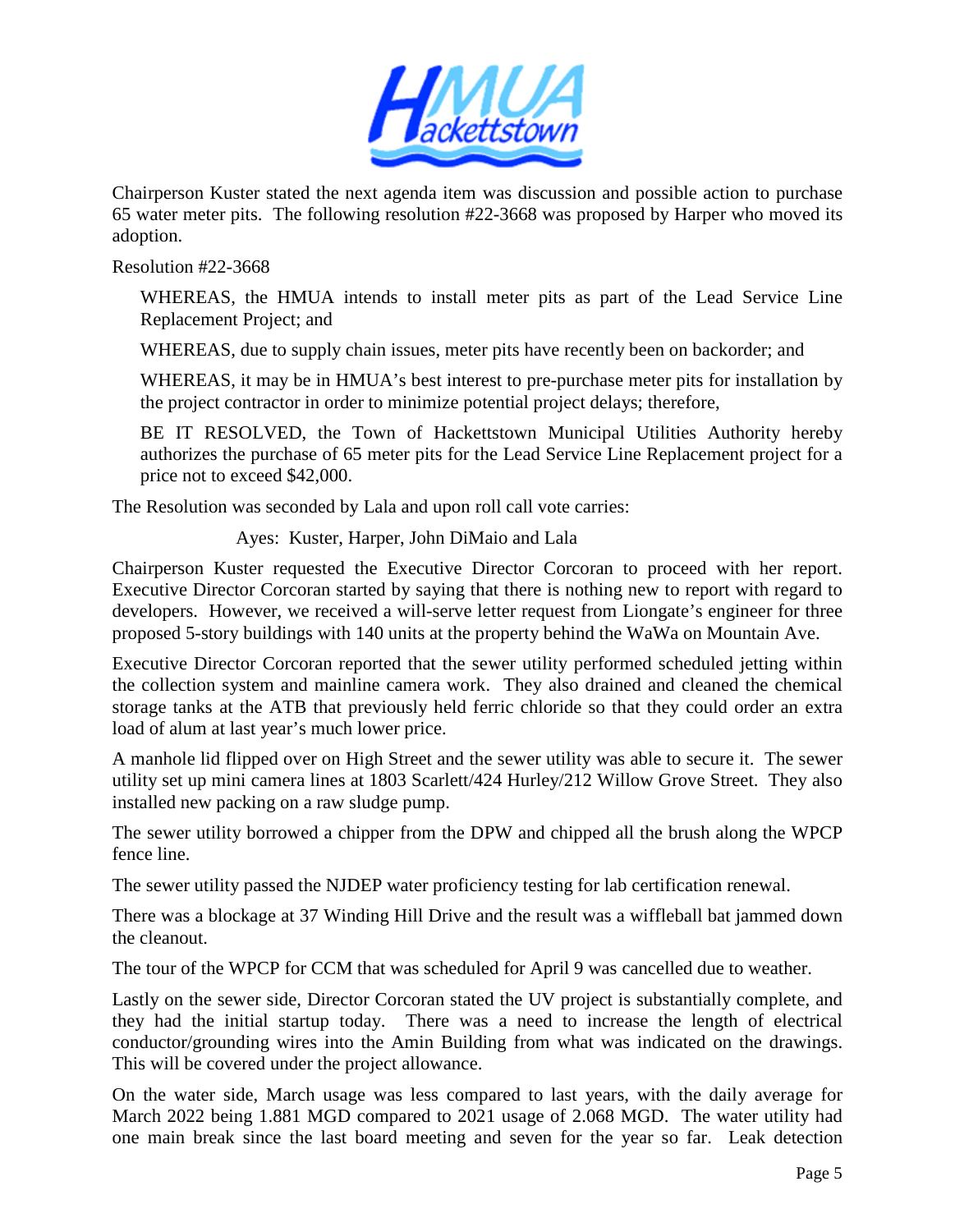

continues with the deployment of correlators every night. Four curb boxes were dug up and repaired.

The water utility continues to work on the chlorine pilot study at Well #6. Generator batteries were changed at the Independence Pump Station. Director Corcoran continued to report that the water utility rebuilt a PRV for Independence. Flow tests were performed for 300 Stiger Street and Hackettstown Hospital. Online safety classes were attended along with the JIF Safety breakfast. The water utility also completed 125 mark out requests and witnessed large meter testing at Hackettstown Community Hospital and Paragon Village.

Director Corcoran stated that the 1.0 tank design work has been moving along. Permit applications and planning documents were submitted to the NJ IBank. A preplanning meeting was held with the NJDEP/IBank on March 23. It was recommended that the LSL replacement project be handled separately, so that was initiated immediately and we expect to submit the actual application and plans/specs by April 15. The goal is to get the LSL project in the IBank's current funding year which will require project certification by June 30, 2022. After attending webinars on the NJDEP draft proposed intended use plan for distribution of funds, it seems much less likely that HMUA would qualify for principal forgiveness if the LSL replacement project gets pushed to the IBank's next funding year.

With regard to the LSL replacement project, Director Corcoran stated HMUA staff assisted Mott MacDonald in visiting all the LSL locations. We have been calling and tagging doors for the few homes that we had yet to get inside to take pictures and assess construction requirements. At this point we have only two homes that we have been unable to access. The Town of Hackettstown is introducing the ordinance that will mandate LSL replacements, and a public hearing is to be held at the May 12 meeting, when we anticipate final adoption.

With regard to the WQAA, Director Corcoran stated that HMUA is required to submit a three year capital improvement report to the NJDEP by April 19. It is a cumbersome on-line form and we have been working to gather all the information required for that submittal.

Corcoran continued to state that Governor Murphy lifted the interest and penalties moratorium on March 15. However, we are now required by law to offer payment plans to people who are in arrears for the COVID period (March 9, 2020 to March 15, 2022). We sent 213 letters in English and Spanish offering them the payment plan and notifying them that they can also apply for assistance through the Low Income Household Water Assistance Program. This program will provide up to \$1,500 per household for household income at or below 60% of State MHI (6,439 a month for a family of four). We have scrambled with our billing company to come up with a way to separate out the COVID period balance from regular billing. To date we have had about nine customers request a payment plan for those arrearages. Director Corcoran commended Nancy Lasch for doing a fantastic job coordinating all of this with Edmunds and handling all of the mailings.

Chairperson Kuster thanked Director Corcoran for her report and requested Counselor Zaiter to proceed with his report. Counselor Zaiter stated there was nothing to report.

Chairperson Kuster asked whether anyone had business of a general nature to discuss with no response. Chairperson Kuster declared a motion to adjourn would be in order and was so moved